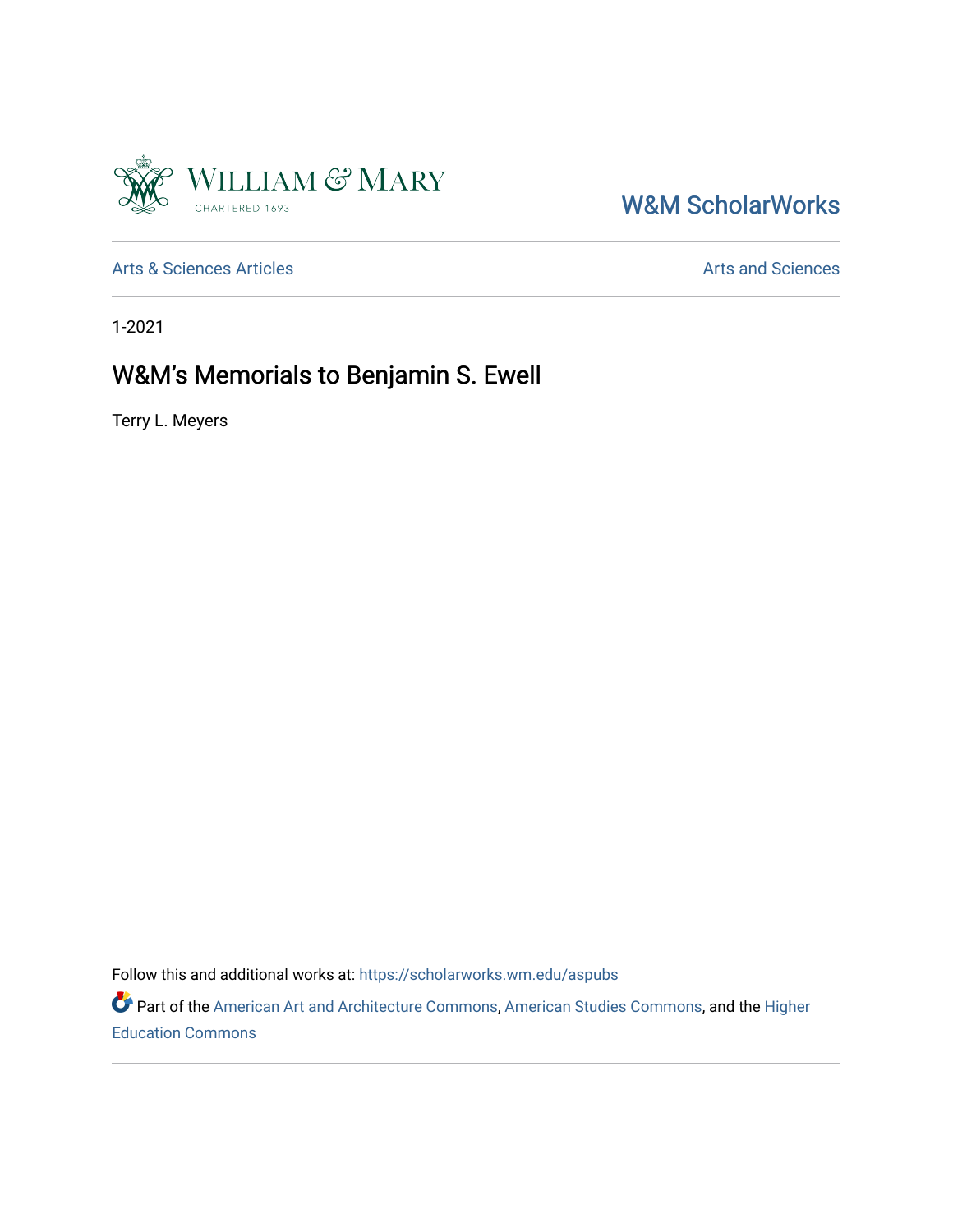Revision of January 21, 2021.

Terry L. Meyers Chancellor Professor of English, Emeritus College of William and Mary tlmeye@wm.edu

W&M's Memorials to Benjamin S. Ewell

As far as I can tell, Benjamin S. Ewell, the College's sixteenth president (1854-1888), has been memorialized at William and Mary more than any other person. That is not surprising given his long tenure as president, his dedication to the College, and his titanic efforts on its behalf, especially in the decades after the Civil War.

Some memorials to him have disappeared already. The first to come (and go) was the College Hotel, renamed Ewell Hall within a week of Ewell's death (it was demolished in 1927).<sup>1</sup> The King and Queen Gate (where James Blair Drive ends at Richmond Road) was built as the "Ewell Gate" in 1932.<sup>2</sup> And our two hundredth anniversary, in 1893, was marked "by the gift of gold and silver medals by Earle Walter Blodgett, Esq., of the Philippine Islands, for prizes in the Department of Mathematics, to be known as the 'Ewell Medals,' in honor of the venerable Emeritus President, Benjamin S. Ewell, LL. D."3 I can find no record of those medals after 1902.4 The memorial tablet once in the Wren Building honoring those who fought for the Confederacy was headed by Ewell's name.

More recently, the Benjamin Stoddart Ewell award conferred by the Student Association to outstanding students was renamed. In March of this year, the SA passed Senate Bill 327-029 changing the Ewell Award to "The Cypher Award." The Bill noted that "President Ewell's

<sup>1</sup> See Helen C. Walker, "'So Decayed an Institution': Colonel Ewell's College, 1862-1888" in Susan H. Godson, et al., The College of William and Mary: A History, 2 vols. (Williamsburg: King and Queen Press, 1993), I:411 and the Swem Library SCRC Wiki, "Ewell Hall Dormitory."<br>Let me emphasize here that in this essay, I speak for no one other than myself.

 $\frac{1}{2}$  The Flat Hat, February 16, 1932, p. 1. The gate was pictured in The Times Dispatch (Richmond), Feb. 7, 1943, p. 46 and described as "the imposing Ewell Memorial."

<sup>3</sup> Lyon G. Tyler, ed., Two Hundredth Anniversary of the Charter of the College of William and Mary: 1693. 1893 (n.p. Whitet and Shepp), p. 16.

<sup>4</sup> See The Richmond Dispatch, June 27, 1902, p. 7a. In 1888, Blodgett had given ten gold medals, Brafferton Medals, for prizes in pedagogy; in 1890 he added a gift of silver medals (Tyler, p. 9). I think it likely he gave ten gold and silver medals for the Ewell Medals.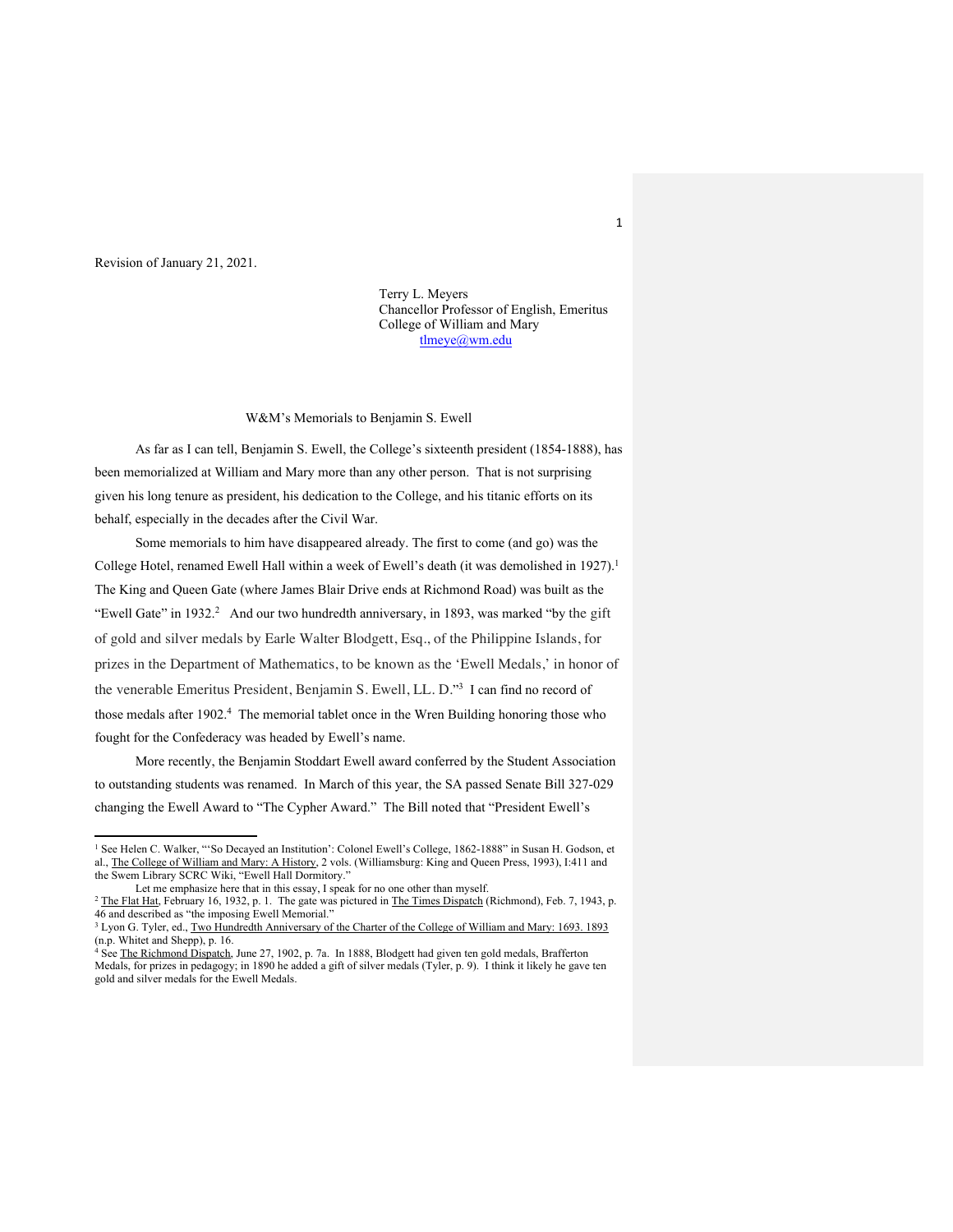support for the Confederacy could be seen as contrary to the value of 'Belonging,' which is integral to the William & Mary community."

In the Flat Hat account (March 4, 2020) of the SA meeting, one Senator is reported as supporting the Bill (which passed unanimously), but with the reservation that it "did not explicitly express parts of Ewell's history involved in his contributions to the campus." The Senator thought it "important in sharing both sides of history when writing a bill of this nature"; he "read aloud a list of Ewell's accomplishments to the College."

Several Senators objected to the possible revision, one noting, according to the Flat Hat, that "we already herald Ewell for his great achievements …. we don't learn about those bad things at all." Another expressed her reservations as a person of color and felt it would be "not appropriate to include" in the Bill "the good things that he [Ewell] did for this campus."

But we still have on campus both Ewell Hall (and its Ewell Recital Hall, home of the Ewell Concert Series) and Ewell Circle. In June 1899, a tablet to Ewell in the Chapel was dedicated by the Alumni Society.<sup>5</sup> At the College Cemetery there is a monument at Ewell's grave, where from 1926 for some years Alpha Chapter of PBK gathered on the date of his death to hear a eulogy and place flowers.<sup>6</sup>

With the current and long-overdue reframing of American history and culture, monuments to Confederate figures are, thankfully, crumbling all over, even in the deep South. And Ewell (1810-1894), a graduate of West Point, joined the Confederate army and served as a high-ranking officer on the staff of General Joseph E. Johnston (who in 1878 became a member of our Board of Visitors).

So it's not surprising that Ewell and his memorials have become the subject of legitimate scrutiny.

And though Ewell may well still be overly commemorated on our campus, I'd like here just to underline the complexity of history, life, and human beings, and propose that the College

<sup>&</sup>lt;sup>5</sup> Addresses Delivered at the Unveiling of the Tablet Erected by the Alumni to the Memory of Benjamin Stoddert Ewell, LL. D., Late President of the College of William and Mary : College Chapel, June 21, 1899 (Richmond: Whittet & Shepperson 1899).

<sup>6</sup> See at the Swem SPRC Wiki "Sunset Ceremony." In 1901, at the annual meeting of PBK, the College was presented a portrait of Ewell, presumably the one now in the Wren Building (The Virginia Gazette, February 23, 1901, accessed th the on-line Archive Williamsburg (https://archivewilliamsburg.wixsite.com/research), January 18, 2021).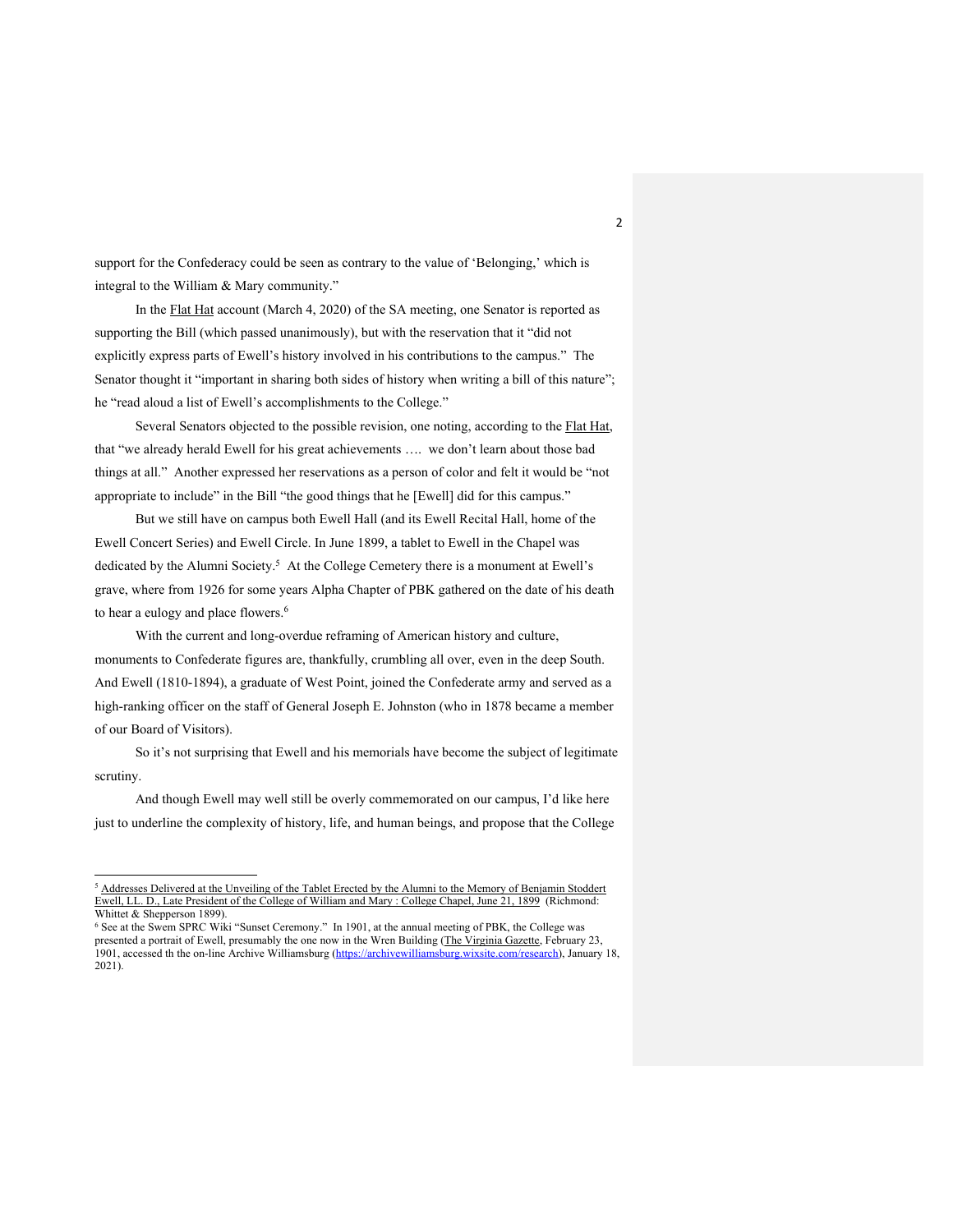continue to memorialize Ewell with something beyond his grave marker. If it were up to me, I'd retain Ewell Hall.

I think we should do so both for Ewell's importance in the history of the College and for the compelling evidence that he seems to have tried to redeem himself. Also, it would seem unwise to suppress the fact of our engagement with the Confederacy; Ewell's story may be a dramatic way to confront that history.

In support of my position I offer (**I**) comments made by a visitor to the College in 1883; (**II**) the testimony of a distinguished local Black minister who knew Ewell well; and (**III**) a revised draft of my work on Ewell and race ultimately published in The William & Mary Bill of Rights Journal. 7

**I**. In 1883, a visitor to Williamsburg had a chat with President Ewell in his office in what is now the Wren Building. The account, published in several newspapers of the time,<sup>8</sup> featured Ewell's progressive views: "President Ewell favors the project of turning the place [W&M] into a state normal school. We found him a courteous and genial old gentleman, a Readjuster and progressive in politics. He thought that education and development would best be fostered by the new party, and he was of the opinion that the voters of the state would continue the Readjusters in power."

According to Brent Tarter in the online Encyclopediavirginia, "the Readjuster Party was the shortest-lived and most radical political party in Virginia's history." Established in 1879, it was the majority party in both houses of the General Assembly and held all statewide offices by 1881. Of particular note here is the prominence of African-Americans in the party: leaders of the party "invited all supporters of readjustment [of the state's debts] irrespective of race and … African Americans held party offices and won election to the General Assembly and to local offices as Readjusters." The party also abolished the poll tax and "eliminated the brutal, humiliating whipping post, left over from slavery days, for punishing African Americans." In

<sup>7</sup> See pp. 1153-1156 of my "A First Look at the Worst: Slavery and Race Relations at the College of William and Mary," William & Mary Bill of Rights Journal, 16:4(2008), 1141-1168. Citations in the excerpt below to Chapman are to Anne W. Chapman, "Benjamin Stoddert Ewell: A Biography." Ph.D. dissertation in History (1984), College of William and Mary.

<sup>8</sup> I cite The Gazette (Cedar Rapids, Iowa), April 16, 1883, p. 4b.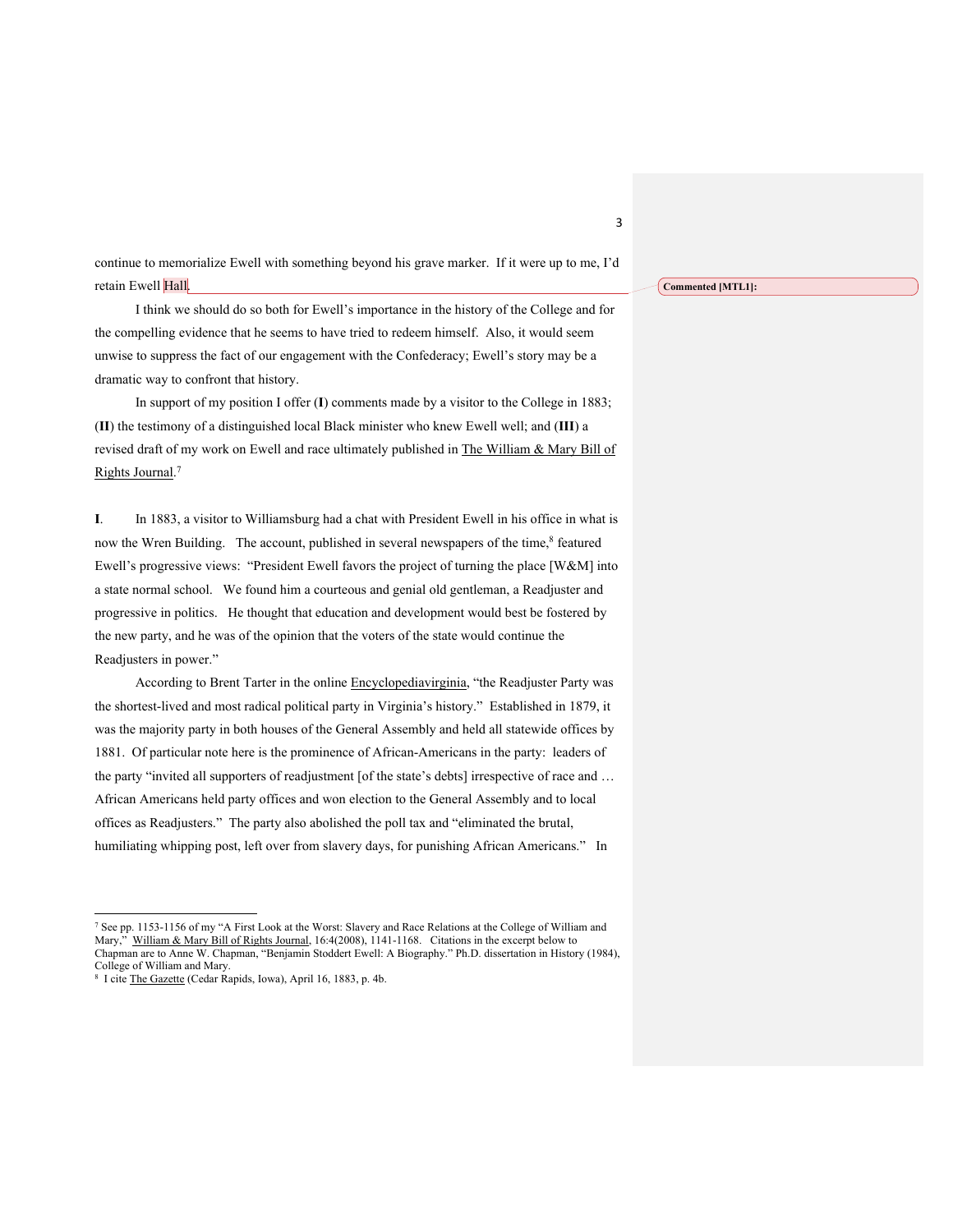supporting higher education, the Readjusters established Virginia State University. The party "welcomed African American men … as fully enfranchised citizens."

Ewell's views here are anticipated almost a decade earlier when Ewell wrote a letter (May 9, 1874) to the Governor of Virginia, James Kemper. According to Robert Jones, Kemper had vetoed a bill that would have disenfranchised Blacks in Petersburg: "The obvious intent of the measure was to circumvent Negro-Radical control, actual or threatened, of the city government." Ewell's letter commends the Governor's veto.<sup>9</sup>

**II**. A witness to Ewell's redemption after his service with the Confederate army is Dr. Lewis Wellington Wales (1860–1927), a local Black minister. The Rev. Wales was called to be Minister of Mt. Ararat Church in July 1885:

A short time after coming to Williamsburg I had the honor of meeting the old president of William and Mary College, Benj. S. Ewell, who proved a good friend to me. He expressed his willingness to aid me when and wherever possible. This he did in many ways. The old gentleman carried me through the college building and at times when convenient to himself gave me access to the college library which was of great benefit to me at that time. I shall ever remember the kindness of the honored and beloved president of William and Mary College, whom I met for the first time in 1885. This venerable educator, although a Confederate veteran of the civil war, was among the best friends the colored people had. To me as a struggling young man at that time, he was a tower of strength, in that he became intensely interested in my welfare as an humble leader among my people, and always had a word of encouragement.<sup>10</sup>

<sup>9</sup> Robert R. Jones, "James L. Kemper and the Virginia Redeemers Face the Race Question: A Reconsideration," Journal of Southern History, 38:3(August 1972), 403; Jones mentions Ewell's letter in note 54, p. 405 in the context of letters approving the Governor's action. Jones makes clear that Kemper, however, was deeply flawed in other respects pertaining to race.

<sup>10</sup> Brief Autobiographical Sketch of the Life and Labors of Rev. L. W. Wales, D.D. (Williamsburg VA: 1910), p. 6.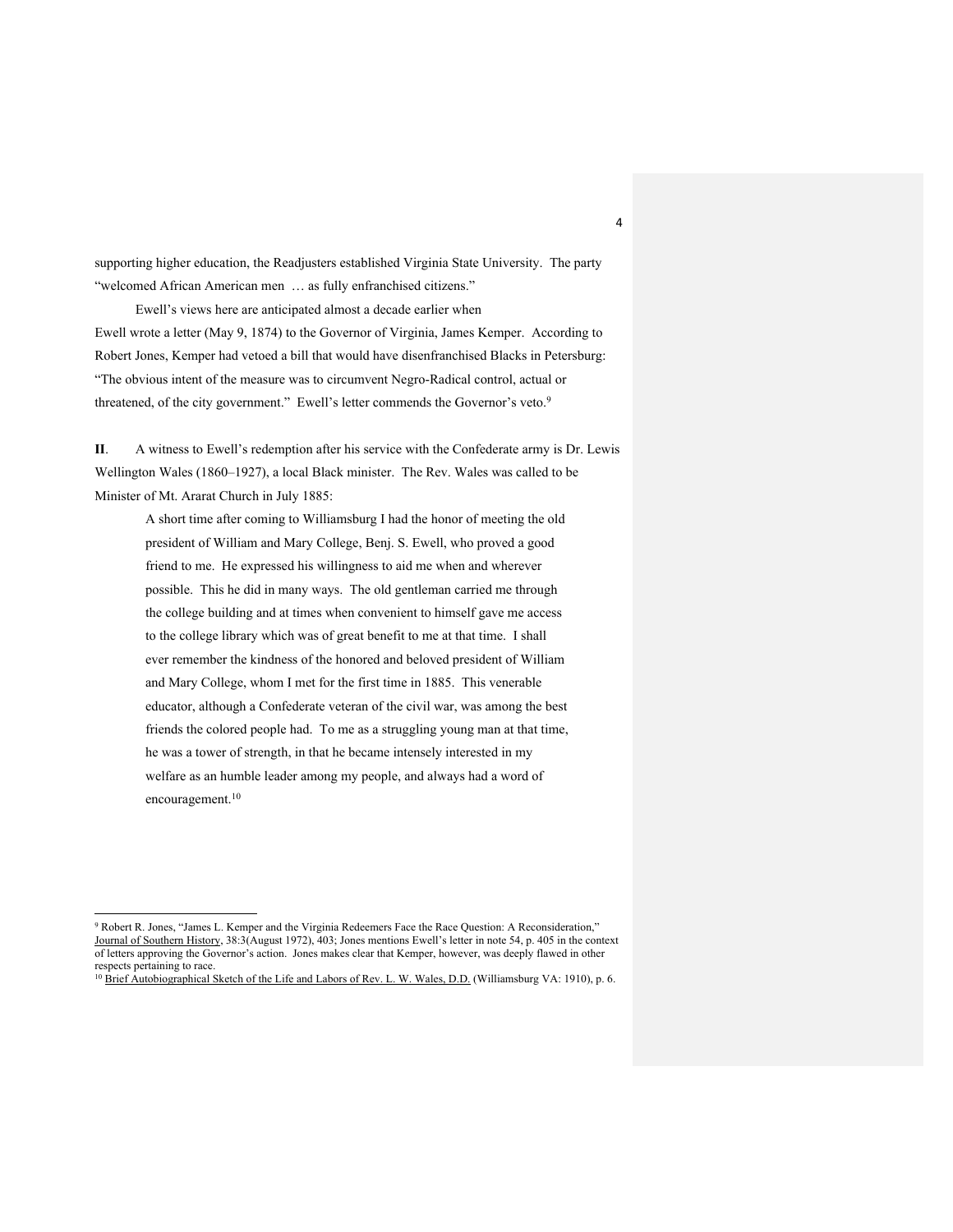**III**. Benjamin Ewell was a complicated man. He was a Unionist, but like most of the faculty was an officer in the Confederate Army, in which many students also served.<sup>11</sup> Ewell was instrumental in building the series of redoubts just east of town; the main source of labor was slaves,12 including the College's. But after the war, Ewell was quoted in *The True Southerner* as "in favor of Negro suffrage"  $(24$  November  $1865)$ ;<sup>13</sup> Chapman notes Ewell's "strong support for Negro suffrage and the establishment of schools for former slaves" ("Ewell," p. 175), though Williamsburg was largely hostile to the idea.<sup>14</sup>

<sup>11</sup> See Sean Michael Heuvel, "The Old College Goes to War: The Civil War Experiences of William and Mary Students, Faculty, and Alumni," M.A. Thesis, University of Richmond (2006); his article on the students, "The Old College Goes to War: The Civil War Service of William and Mary Students," appears in the *Virginia Social Science Journal*, 42(2007), 32-48. Heuvel draws attention to Ewell's being "bitterly opposed [to] secession" and his difficulties in dealing with the students (p. 14; see too Chapman, "Ewell," p. 125).

One professor, Edwin Taliaferro, "organized secessionist activity among his students"; and students were allowed to form a militia in January 1861. They raised a "secession flag" before Fort Sumter was fired on (see Peter S. Carmichael, *The Last Generation: Young Virginians in Peace, War, and Reunion* [Chapel Hill: University of North Carolina Press, 2005], pp. 127, 130, 139). Ewell emphasized that "no secession flag had ever flown from the college buildings" (Chapman, "Ewell," p. 216; see too p. 125 for his support of an anti-secession speech by a student).

In 1863 a conference was called to consider new textbooks for the Confederacy and to explore "the best means for supplying the necessary text-books for schools and colleges, and for uniting their efforts for the advancement of education in the Confederacy": "A communication was read from E. T. [sic] Joynes, Prof. Greek Literature, William and Mary's College, Virginia, containing some valuable suggestions in relation to the object and aims of the Association, and the best method of accomplishing them" (see

http://docsouth.unc.edu/imls/teachers/teachers.html). Joynes alone among the Faculty did not join the Confederate Army, but he was the "chief clerk for the Confederate Bureau of War" and developed "a cordial friendship" with Robert E. Lee (Heuvel, p. 38).

<sup>12</sup> See Earl C. Hastings, Jr. and David Hastings, *A Pitiless Rain: The Battle of Williamsburg, 1862* (Shippensburg, PA: White Mane, 1997), pp. 43, 45. At one time, Ewell impressed "all able-bodied slaves, and free Negroes, in the vicinity of Williamsburg" (Chapman, "Ewell," p. 132).

<sup>13</sup> I am grateful to Stephanie Heinatz who mentioned Ewell's support for black suffrage in a *Daily Press* article, July 29, 2006, p. A5, and who subsequently sent me the date.

Not surprisingly, Ewell possibly and faculty members certainly owned slaves; see for example entries in the Bucktrout Daybook and Ledger (Swem Library): "Jan 27 1862 Mr Joines [probably Professor Edward S. Joynes] Paid by Vest Paid to makeing a small coffin a child at Mr Euwells and dug grave for same 5.00" (perhaps the child was owned by William Vest, a local merchant, or by Joynes, and hired out to Ewell); "August 5 1862 Mr Blane for Mrs Morrisson professors wife to makeing a coffin for black child dug grave and carried it to the ground 8.00 Insolvent"; "Decr 30 1862 Mrs Morrisson to a coffin for old black woman (Bethia) 10.00 to grave for same 2.00 to conveyance to ground 1.00 Insolvent."

Though faculty-owned slaves would likely have been buried close to where they died, the question of where College slaves were buried for some 170 years is open; presumably the campus has somewhere on it whatever might remain of a slave burial ground. Zech notes that in 1766 the College expended 5 /- for a coffin for a black child (p. 66).

<sup>14</sup> Laura Smith Haviland, in *A Woman's Life-Work* (Chicago: Publishing Association of Friends, 1889; rpt. Arno Press, 1969), pp. 407-418, describes local black schools immediately after the war, including large ones in Williamsburg's "old slave-pens" (p. 412) and at Fort Magruder; "to the horror of many Williamsburg residents, [Ewell] welcomed teachers sent by the Friends' Association of Philadelphia and pledged his full support for their efforts" (Chapman, "Ewell," p. 175). In 1866, Williamsburg residents suspected that "teachers in the Quaker schools for freedmen were setting blacks against white citizens" (Chapman, "Ewell," p. 182).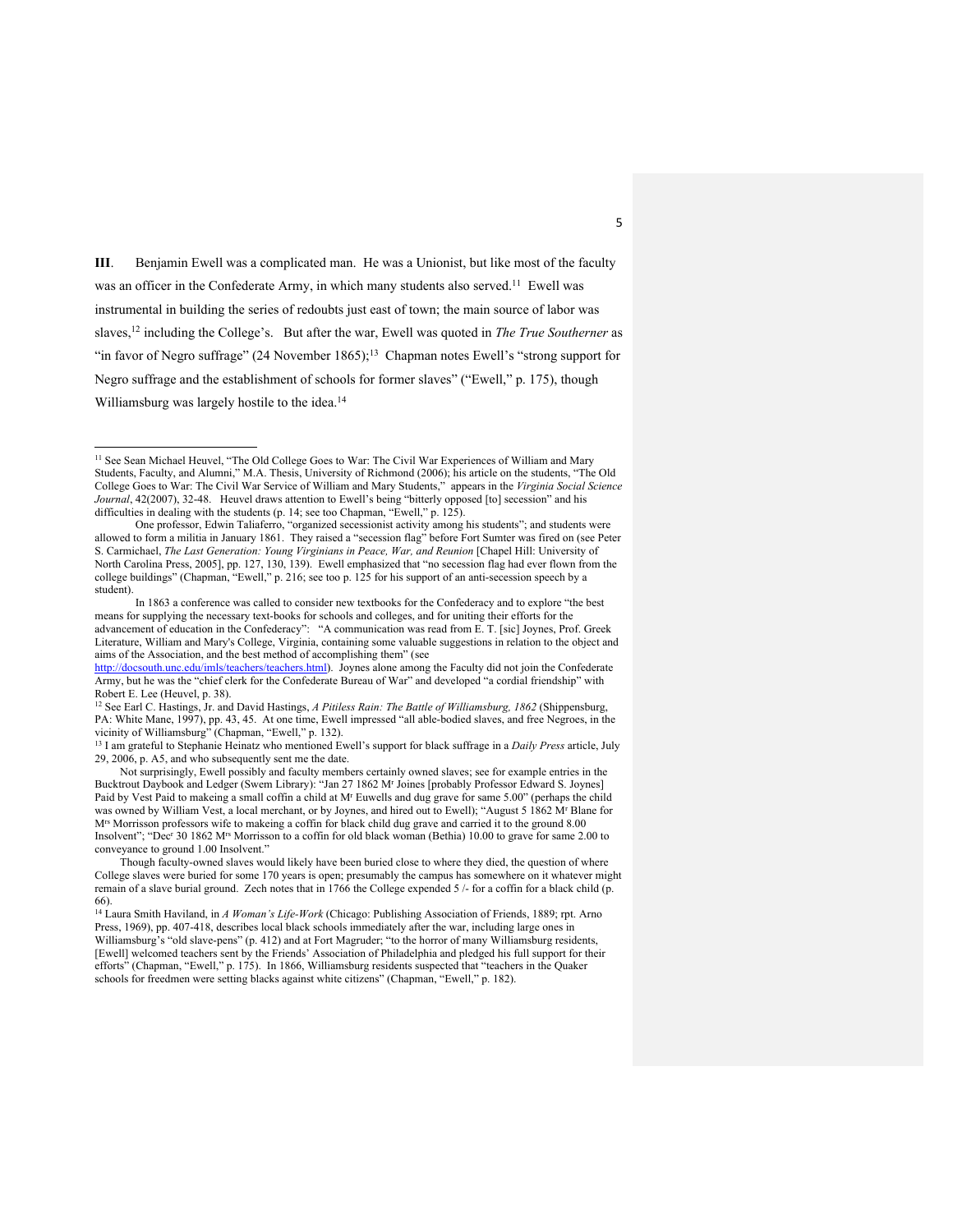Indeed, the evidence in Anne W. Chapman's biography is of a man sympathetic to Blacks. His nurse had been a free mulatto woman whom he remembered "as one of the greatest influences in his life" (p. 23). Ewell "deplored the effects of slavery on both whites and blacks" and thought it "responsible, at least in part, for Virginia's economic decline and detrimental to her future industrial growth" (p. 66). At the President's House, he employed not his own slaves, but "three hired servants,"15 to the apparent irritation of his mother (who lived with him), "who favored the reopening of the slave trade"  $(p. 107)$ .<sup>16</sup> Similarly he ran his farm with "a white manager and a score of hired slaves" (p. 110).<sup>17</sup>

After the war, Ewell found himself attacked as an Abolitionist when he urged "acceptance of defeat, a policy of moderation, and quick reunion as the best paths to Virginia's future" (pp. 174, 173); he urged Virginians to get used to "'waiting on themselves rather than being waited on a by a reverential and obsequious darky'" (p. 175). (Tone can be tricky, but I read this as Ewell flinging back in his compatriots' face their demeaning attitude towards Blacks.)

In 1867, seeking federal reparations for the burning of the Wren Building, Ewell included among the affidavits one from a freed slave (p. 181). He argued at one point that federal support would allow the College to "help supply the teachers so desperately needed by both blacks and whites" (p. 211).<sup>18</sup> One newspaper attacked Ewell's support for U. S. Grant and said Ewell "had

The teachers Ewell supported (who are also mentioned in Haviland) can now be identified: Margaret Thorpe details her and Martha Haines' efforts in an impoverished Williamsburg deeply hostile to Yankees--and to educating blacks. Already the Ku Klux Klan was locally active (see Richard L. Morton, "Life in Virginia, by a 'Yankee Teacher,' Margaret Newbold Thorpe," *The Virginia Magazine of History and Biography*, 64:2[April 1956], 180-207). At this time too, Ewell "insisted that Pauline, his only remaining Negro servant whom he had taught to read and write, conduct a school for Negroes" (Chapman, "Ewell," pp. 175-176.

<sup>&</sup>lt;sup>15</sup> After the war, in reduced circumstances, Ewell had as an attendant at the President's House, "a teen-aged Negro servant, Robert Rush" (p. 245). When the College was closed, Ewell was driven in each day by "Malachi Gardiner, a black tenant farmer who shared his acreage and whom he called 'The Professor'" (p. 277) and to whom Ewell was devoted (Bright, p. 18). Elizabeth Woolsey Gilman and her husband, the President of Johns Hopkins, visited Williamsburg in 1887; she describes Gardiner in more detail and also speaks of "an old colored woman who seemed to be the sole guardian" of the College (see Parke Rouse, Jr., *Remembering Williamsburg: A Sentimental Journey Through Three Centuries* [Richmond: Dietz Press, 1989], p. 103).

<sup>&</sup>lt;sup>16</sup> Ewell's marriage was a disaster and his wife had left him, in part, one faculty foe alleged, because he took a mulatto as a mistress (p. 97): "rumor would have it that he kept a mulatto woman for his mistress. This woman was his slave and his housekeeper and dressed much above her condition. I do not think he had religious principle enough to restrain him from such conduct and what was worse the students generally believe the rumor true" (Chapman, "Totten," p. 80).

 $17$  Later, when the farm was run by his son-in-law. Beverley Scott, he was concerned that Scott "persisted in treating the Negroes he hired as though they were still slaves" (p. 246).

<sup>18</sup> Ewell's seeking funds from the Commonwealth was complicated once by a rumor (which he denied) that students from the College, organized as "Wise's infantry," "had disrupted a racially mixed Republican meeting in